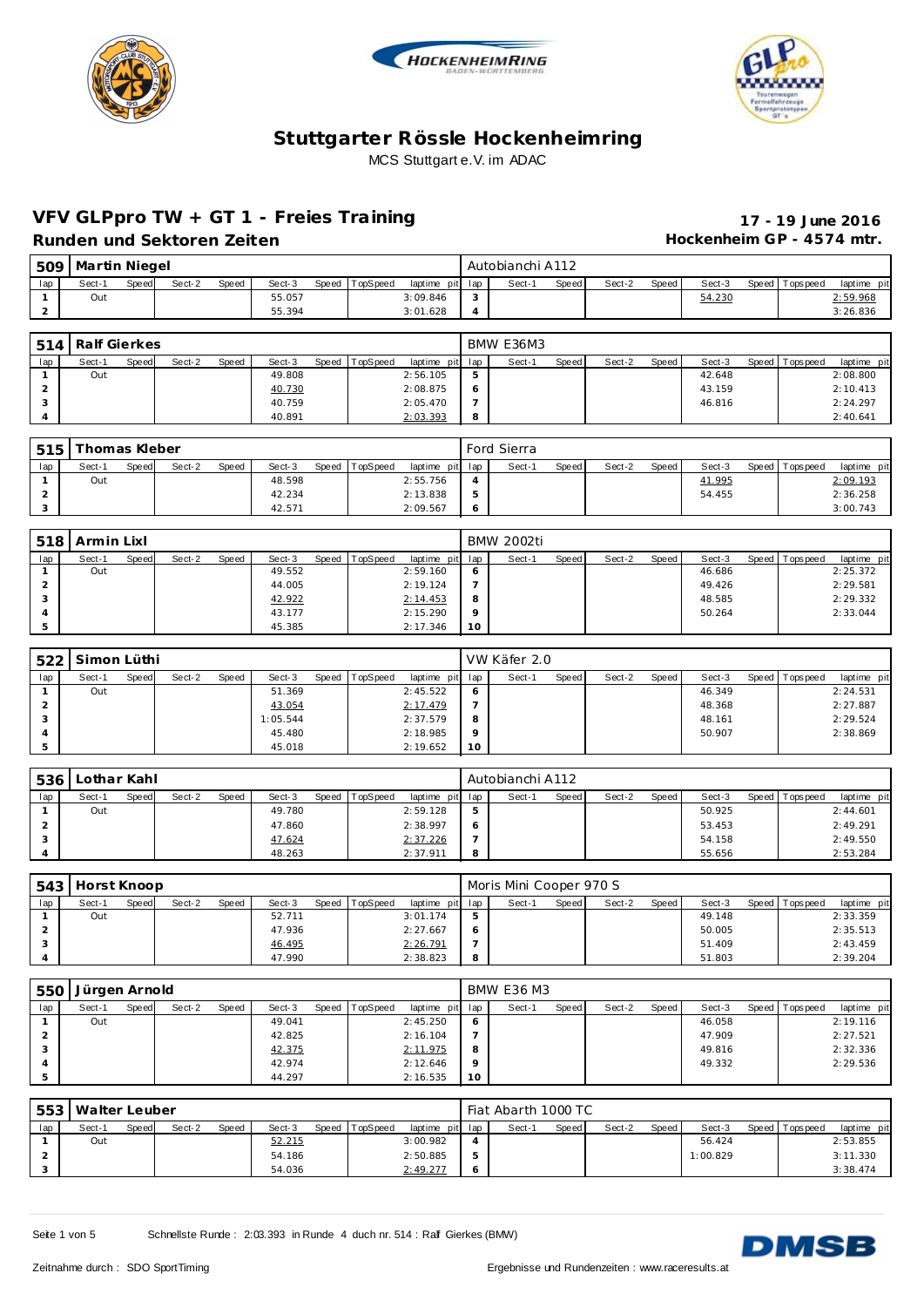





#### **VFV GLPpro TW + GT 1 - Freies Training 17 - 19 June 2016** Runden und Sektoren Zeiten **Munden und Sektoren Zeiten Hockenheim GP** - 4574 mtr.

| 567 |        |       | Klaus-Peter Boeck |       |        |       |          |                 |    | Fiat Abarth 1000 TC |       |        |       |        |                 |             |
|-----|--------|-------|-------------------|-------|--------|-------|----------|-----------------|----|---------------------|-------|--------|-------|--------|-----------------|-------------|
| lap | Sect-1 | Speed | Sect-2            | Speed | Sect-3 | Speed | TopSpeed | laptime pit lap |    | Sect-1              | Speed | Sect-2 | Speed | Sect-3 | Speed Tops peed | laptime pit |
|     | Out    |       |                   |       | 50.052 |       |          | 2:57.489        | -5 |                     |       |        |       | 50.360 |                 | 2:40.175    |
|     |        |       |                   |       | 47.945 |       |          | 2:31.552        |    |                     |       |        |       | 55.675 |                 | 2:48.607    |
|     |        |       |                   |       | 50.009 |       |          | 2:39.109        |    |                     |       |        |       | 55.729 |                 | 2:48.911    |
|     |        |       |                   |       | 50.562 |       |          | 2:34.682        | 8  |                     |       |        |       |        |                 |             |

|     | 570 Bodo Kositzke |       |        |       |        |                |                 |             | NSU Wankel-Spider |       |        |       |        |                 |             |
|-----|-------------------|-------|--------|-------|--------|----------------|-----------------|-------------|-------------------|-------|--------|-------|--------|-----------------|-------------|
| lap | Sect-1            | Speed | Sect-2 | Speed | Sect-3 | Speed TopSpeed | laptime pit lap |             | Sect-1            | Speed | Sect-2 | Speed | Sect-3 | Speed Tops peed | laptime pit |
|     | Out               |       |        |       | 51.354 |                | 2:58.270        | $\mathbf b$ |                   |       |        |       | 51.853 |                 | 2:43.151    |
|     |                   |       |        |       | 49.837 |                | 2: 41.339       | Ô           |                   |       |        |       | 50.897 |                 | 2:44.883    |
|     |                   |       |        |       | 49.322 |                | 2:39.279        |             |                   |       |        |       | 50.752 |                 | 2:43.933    |
|     |                   |       |        |       | 50.467 |                | 2:39.129        | 8           |                   |       |        |       | 53.671 |                 | 2:49.367    |

| 577 | Rainer Fischer |       |        |              |        |                |                 |   | BMW 2002 ti |       |        |       |        |                |             |
|-----|----------------|-------|--------|--------------|--------|----------------|-----------------|---|-------------|-------|--------|-------|--------|----------------|-------------|
| lap | Sect-1         | Speed | Sect-2 | <b>Speed</b> | Sect-3 | Speed TopSpeed | laptime pit lap |   | Sect-1      | Speed | Sect-2 | Speed | Sect-3 | Speed Topspeed | laptime pit |
|     | Out            |       |        |              | 53.015 |                | 3:03.527        | 5 |             |       |        |       | 46.646 |                | 2:32.250    |
|     |                |       |        |              | 44.200 |                | 2:21.574        |   |             |       |        |       | 49.200 |                | 2:30.959    |
| 3   |                |       |        |              | 44.094 |                | 2:19.267        |   |             |       |        |       | 51.494 |                | 2:37.123    |
|     |                |       |        |              | 44.384 |                | 2:19.155        | 8 |             |       |        |       | 49.560 |                | 2:36.627    |

| 582 | Felix Vaillant |       |        |       |        |       |          |                 |   | Renault R5 Alpine Turbo (122B) |         |        |       |        |                 |             |
|-----|----------------|-------|--------|-------|--------|-------|----------|-----------------|---|--------------------------------|---------|--------|-------|--------|-----------------|-------------|
| lap | Sect-1         | Speed | Sect-2 | Speed | Sect-3 | Speed | TopSpeed | laptime pit lap |   | Sect-1                         | Speed I | Sect-2 | Speed | Sect-3 | Speed Tops peed | laptime pit |
|     | Out            |       |        |       | 54.025 |       |          | 3:01.418        | ь |                                |         |        |       | 51.673 |                 | 2:39.980    |
|     |                |       |        |       | 52.330 |       |          | 2:42.963        |   |                                |         |        |       | 52.898 |                 | 2:42.082    |
|     |                |       |        |       | 51.692 |       |          | 2:40.083        |   |                                |         |        |       | 52.605 |                 | 2:43.535    |
|     |                |       |        |       | 50.981 |       |          | 2:37.904        | 8 |                                |         |        |       | 52.626 |                 | 2:42.318    |

| 593 | Nils Mann |       |        |              |        |       |          |                 |    | Leyland Innocenti Mini-Cooper |       |        |       |        |                 |             |
|-----|-----------|-------|--------|--------------|--------|-------|----------|-----------------|----|-------------------------------|-------|--------|-------|--------|-----------------|-------------|
| lap | $Sect-1$  | Speed | Sect-2 | <b>Speed</b> | Sect-3 | Speed | TopSpeed | laptime pit lap |    | Sect-1                        | Speed | Sect-2 | Speed | Sect-3 | Speed Tops peed | laptime pit |
|     | Out       |       |        |              | 52.205 |       |          | 2:46.803        | 5  |                               |       |        |       | 52.513 |                 | 2:51.628    |
|     |           |       |        |              | 50.146 |       |          | 2:37.682        | -6 |                               |       |        |       | 56.200 |                 | 2:53.629    |
|     |           |       |        |              | 50.108 |       |          | 2:38.067        |    |                               |       |        |       | 53.513 |                 | 2:50.815    |
|     |           |       |        |              | 51.399 |       |          | 2:44.489        | -8 |                               |       |        |       |        |                 |             |

|     | 614 Thomas Dinger |       |        |       |        |                |                 |                | BMW M3 E30 |       |           |       |        |                 |              |
|-----|-------------------|-------|--------|-------|--------|----------------|-----------------|----------------|------------|-------|-----------|-------|--------|-----------------|--------------|
| lap | Sect-1            | Speed | Sect-2 | Speed | Sect-3 | Speed TopSpeed | laptime pit lap |                | Sect-1     | Speed | Sect-2    | Speed | Sect-3 | Speed Tops peed | laptime pit  |
|     | Out               |       |        |       | 48.622 |                | 2:59.372        | 5              | Out        |       | <b>In</b> |       | 44.164 |                 | $3:30.654$ P |
|     |                   |       |        |       | 42.555 |                | 2:12.011        | $\ddot{\circ}$ |            |       |           |       | 43.537 |                 | 2:14.541     |
| - 0 |                   |       |        |       | 41.750 |                | 2:10.491        |                |            |       |           |       | 46.450 |                 | 2:25.859     |
|     |                   |       |        |       |        |                | 2:13.252        | -8             |            |       |           |       | 46.952 |                 | 2:24.521     |

| 616 | <b>Gerald Dietz</b> |       |        |       |        |                |                 |   | <b>BMW E30 320IS</b> |       |        |       |        |                 |             |
|-----|---------------------|-------|--------|-------|--------|----------------|-----------------|---|----------------------|-------|--------|-------|--------|-----------------|-------------|
| lap | Sect-1              | Speed | Sect-2 | Speed | Sect-3 | Speed TopSpeed | laptime pit lap |   | Sect-1               | Speed | Sect-2 | Speed | Sect-3 | Speed Tops peed | laptime pit |
|     | Out                 |       |        |       | 52.731 |                | 3:00.849        | 5 |                      |       |        |       | 46.151 |                 | 2:20.658    |
|     |                     |       |        |       | 43.468 |                | 2:18.556        | O |                      |       |        |       | 47.255 |                 | 2:25.639    |
|     |                     |       |        |       | 43.542 |                | 2:18.715        |   |                      |       |        |       | 48.715 |                 | 2:31.651    |
|     |                     |       |        |       | 43.145 |                | 2:18.405        | 8 |                      |       |        |       | 48.402 |                 | 2:32.103    |

| 622 | Nikolai Lenkeit |              |        |              |               |       |          |                 |                | <b>BMW 2002 Tii</b> |       |        |       |        |                 |             |
|-----|-----------------|--------------|--------|--------------|---------------|-------|----------|-----------------|----------------|---------------------|-------|--------|-------|--------|-----------------|-------------|
| lap | Sect-1          | <b>Speed</b> | Sect-2 | <b>Speed</b> | Sect-3        | Speed | TopSpeed | laptime pit lap |                | Sect-1              | Speed | Sect-2 | Speed | Sect-3 | Speed Tops peed | laptime pit |
|     | Out             |              |        |              | 50.933        |       |          | 2:57.215        |                |                     |       |        |       |        |                 | 2:23.268    |
|     |                 |              |        |              | <u>44.329</u> |       |          | 2:23.301        | $\overline{a}$ |                     |       |        |       |        |                 |             |

| 623 |        |       | Jeronimo Lenkeit |       |        |                |                 |   | <b>BMW 2002</b> |       |        |       |        |                 |              |  |
|-----|--------|-------|------------------|-------|--------|----------------|-----------------|---|-----------------|-------|--------|-------|--------|-----------------|--------------|--|
| lap | Sect-1 | Speed | Sect-2           | Speed | Sect-3 | Speed TopSpeed | laptime pit lap |   | Sect-1          | Speed | Sect-2 | Speed | Sect-3 | Speed Tops peed | laptime pit  |  |
|     | Out    |       |                  |       | 50.365 |                | 2:54.580        | 5 | Out             |       |        |       | 44.554 |                 | $3:31.001$ P |  |
|     |        |       |                  |       | 42.981 |                | 2:19.737        | O |                 |       |        |       | 49.323 |                 | 2:29.825     |  |
|     |        |       |                  |       | 43.813 |                | 2:20.234        |   |                 |       |        |       |        |                 | 2:50.023     |  |
|     |        |       |                  |       |        |                | 2:24.212        | 8 |                 |       |        |       |        |                 |              |  |

Seite 2 von 5 Schnellste Runde : 2:03.393 in Runde 4 duch nr. 514 : Ralf Gierkes (BMW)

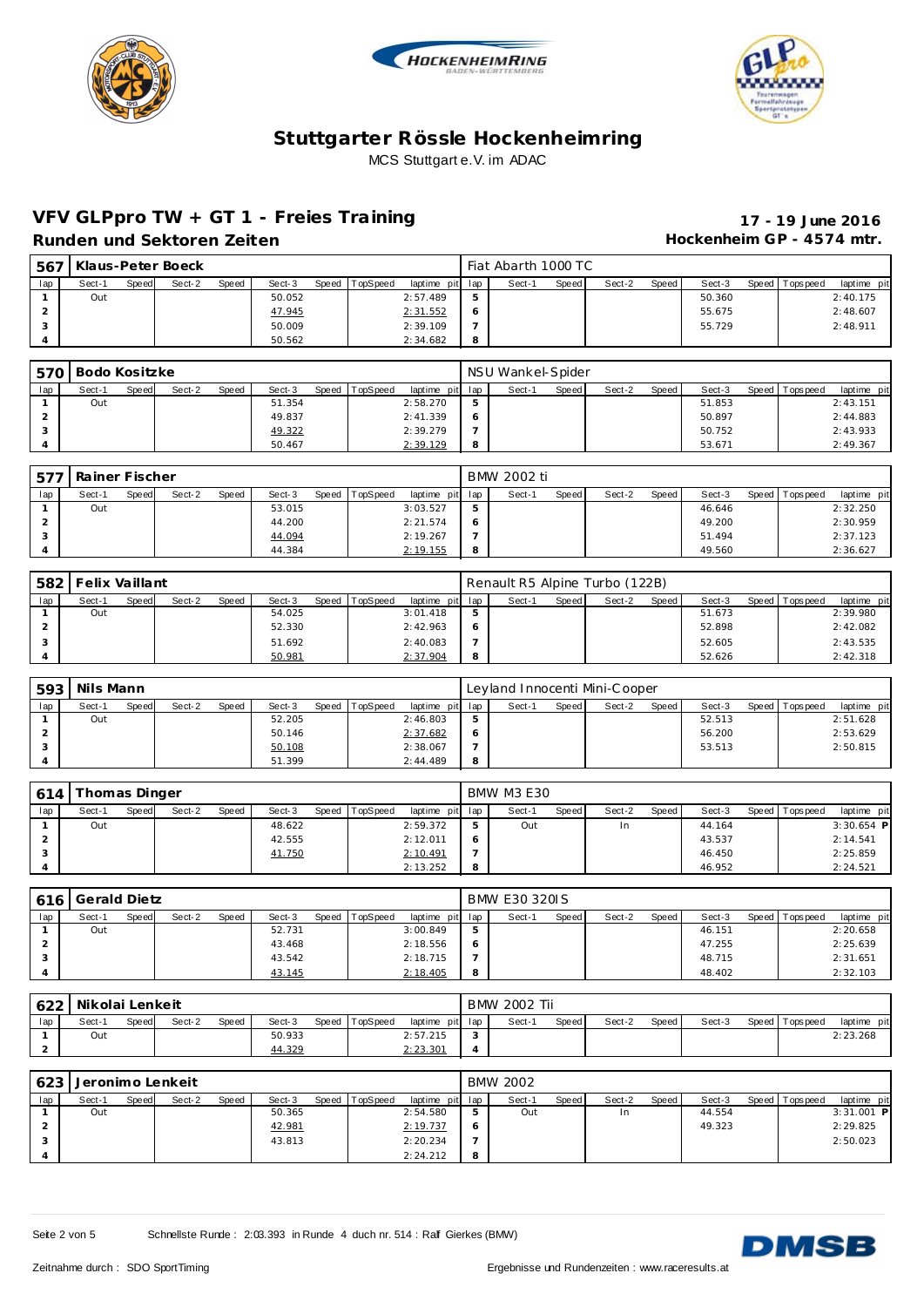





#### **VFV GLPpro TW + GT 1 - Freies Training 17 - 19 June 2016** Runden und Sektoren Zeiten **Munden und Sektoren Zeiten Hockenheim GP** - 4574 mtr.

| 1624 |        |       | Sebastian Gierkes |       |        |       |          |                 |    | Renault Clio Cup A |       |        |       |        |                |             |
|------|--------|-------|-------------------|-------|--------|-------|----------|-----------------|----|--------------------|-------|--------|-------|--------|----------------|-------------|
| lap  | Sect-1 | Speed | Sect-2            | Speed | Sect-3 | Speed | TopSpeed | laptime pit lap |    | Sect-1             | Speed | Sect-2 | Speed | Sect-3 | Speed Topspeed | laptime pit |
|      | Out    |       |                   |       | 48.443 |       |          | 2:44.982        | 6  |                    |       |        |       | 42.260 |                | 2:11.621    |
|      |        |       |                   |       | 41.922 |       |          | 2:12.781        |    |                    |       |        |       | 43.690 |                | 2:15.378    |
|      |        |       |                   |       | 41.539 |       |          | 2:10.132        | 8  |                    |       |        |       | 43.734 |                | 2:16.697    |
|      |        |       |                   |       | 41.499 |       |          | 2:10.065        |    |                    |       |        |       | 44.233 |                | 2:19.330    |
|      |        |       |                   |       | 41.635 |       |          | 2:10.137        | 10 |                    |       |        |       |        |                |             |

| 627 | Roland Frietsch |       |        |       |        |                |                 |    | BMW E30 M3 |       |        |       |        |                |             |
|-----|-----------------|-------|--------|-------|--------|----------------|-----------------|----|------------|-------|--------|-------|--------|----------------|-------------|
| lap | Sect-1          | Speed | Sect-2 | Speed | Sect-3 | Speed TopSpeed | laptime pit lap |    | Sect-1     | Speed | Sect-2 | Speed | Sect-3 | Speed Topspeed | laptime pit |
|     | Out             |       |        |       | 49.140 |                | 2:59.869        | -5 |            |       |        |       | 44.925 |                | 2:18.418    |
|     |                 |       |        |       | 47.622 |                | 2:26.459        | -6 |            |       |        |       | 48.350 |                | 2:25.547    |
|     |                 |       |        |       | 47.075 |                | 2:25.271        |    |            |       |        |       | 55.287 |                | 2:42.088    |
|     |                 |       |        |       | 48.860 |                | 2:25.046        | 8  |            |       |        |       | 53.833 |                | 2:48.655    |

| 629 | Mike Fiedler |       |        |       |        |       |          |                 | <b>NSUT</b>    |        |       |        |       |        |                |             |
|-----|--------------|-------|--------|-------|--------|-------|----------|-----------------|----------------|--------|-------|--------|-------|--------|----------------|-------------|
| lap | Sect-1       | Speed | Sect-2 | Speed | Sect-3 | Speed | TopSpeed | laptime pit lap |                | Sect-1 | Speed | Sect-2 | Speed | Sect-3 | Speed Topspeed | laptime pit |
|     | Out          |       |        |       | 50.646 |       |          | 2:57.121        |                |        |       |        |       | 46.841 |                | 2:25.716    |
|     |              |       |        |       | 45.660 |       |          | 2:26.159        | 5              |        |       |        |       | 52.241 |                | 2:43.433    |
|     |              |       |        |       | 47.271 |       |          | 2:26.177        | $\ddot{\circ}$ |        |       |        |       |        |                | 2:58.248    |

| 635 | Thomas Straub |       |        |       |        |                |                 |   | Opel C-Kadett Limousine |       |        |       |        |       |             |             |
|-----|---------------|-------|--------|-------|--------|----------------|-----------------|---|-------------------------|-------|--------|-------|--------|-------|-------------|-------------|
|     | Sect-1        | Speed | Sect-2 | Speed | Sect-3 | Speed TopSpeed | laptime pit lap |   | Sect-1                  | Speed | Sect-2 | Speed | Sect-3 | Speed | T ops pee d | laptime pit |
|     | Out           |       |        |       | 51.734 |                | 2:45.220        | ь |                         |       |        |       | 42.903 |       |             | 2:07.905    |
|     |               |       |        |       | 41.398 |                | 2:08.202        |   |                         |       |        |       | 43.016 |       |             | 2:14.667    |
|     |               |       |        |       | 40.729 |                | 2:05.231        |   |                         |       |        |       |        |       |             | 2:45.925    |
|     |               |       |        |       | 41.629 |                | 2:06.298        | 8 |                         |       |        |       |        |       |             |             |

| 649 | Anton Mansfeld |       |        |       |        |                |                 |    | SEAT 600 D (Abarth 1000TC) |         |        |       |        |                 |             |
|-----|----------------|-------|--------|-------|--------|----------------|-----------------|----|----------------------------|---------|--------|-------|--------|-----------------|-------------|
| lap | Sect-1         | Speed | Sect-2 | Speed | Sect-3 | Speed TopSpeed | laptime pit lap |    | Sect-1                     | Speed i | Sect-2 | Speed | Sect-3 | Speed Tops peed | laptime pit |
|     | Out            |       |        |       | 54.337 |                | 2:59.663        | -5 |                            |         |        |       | 50.620 |                 | 2:40.310    |
|     |                |       |        |       | 47.830 |                | 2:34.143        | -6 |                            |         |        |       | 51.215 |                 | 2:40.517    |
|     |                |       |        |       | 49.095 |                | 2:31.741        |    |                            |         |        |       | 49.695 |                 | 2:38.831    |
|     |                |       |        |       | 49.789 |                | 2:34.987        | -8 |                            |         |        |       | 53.163 |                 | 2:45.764    |

|     | 666 Ayhan Atasönmez |       |        |       |        |                |                 |    | Mercedes 190 |       |        |       |        |                 |             |
|-----|---------------------|-------|--------|-------|--------|----------------|-----------------|----|--------------|-------|--------|-------|--------|-----------------|-------------|
| lap | Sect-1              | Speed | Sect-2 | Speed | Sect-3 | Speed TopSpeed | laptime pit lap |    | Sect-1       | Speed | Sect-2 | Speed | Sect-3 | Speed Tops peed | laptime pit |
|     | Out                 |       |        |       | 52.682 |                | 2:59.347        | 5  |              |       |        |       | 41.672 |                 | 2:13.921    |
|     |                     |       |        |       | 42.052 |                | 2:15.072        | -6 |              |       |        |       | 45.727 |                 | 2:17.932    |
| - 0 |                     |       |        |       | 41.945 |                | 2:11.416        |    |              |       |        |       | 47.391 |                 | 2:28.673    |
|     |                     |       |        |       | 45.271 |                | 2:13.764        | -8 |              |       |        |       | 44.955 |                 | 2:22.150    |

|     | 675   Albrecht Kamenzin |              |        |       |        |       |          |                 |   | <b>BMW 325i</b> |       |        |       |        |                 |             |
|-----|-------------------------|--------------|--------|-------|--------|-------|----------|-----------------|---|-----------------|-------|--------|-------|--------|-----------------|-------------|
| lap | Sect-1                  | <b>Speed</b> | Sect-2 | Speed | Sect-3 | Speed | TopSpeed | laptime pit lap |   | Sect-1          | Speed | Sect-2 | Speed | Sect-3 | Speed Tops peed | laptime pit |
|     | Out                     |              |        |       | 50.501 |       |          | 2:56.535        |   |                 |       |        |       | 43.939 |                 | 2:19.373    |
|     |                         |              |        |       | 43.833 |       |          | 2:23.695        | 6 |                 |       |        |       | 44.930 |                 | 2:24.393    |
|     |                         |              |        |       | 44.225 |       |          | 2:18.224        |   |                 |       |        |       | 50.302 |                 | 2:57.751    |
|     |                         |              |        |       | 44.497 |       |          | 2:18.986        | 8 |                 |       |        |       | 50.870 |                 | 2:39.413    |

| 678 |        |       |        |              | Manfred-Johannes Niederberger |                |                 |   | Fiat 600D / Abarth 1000TC |       |        |       |        |                 |             |
|-----|--------|-------|--------|--------------|-------------------------------|----------------|-----------------|---|---------------------------|-------|--------|-------|--------|-----------------|-------------|
| lap | Sect-1 | Speed | Sect-2 | <b>Speed</b> | Sect-3                        | Speed TopSpeed | laptime pit lap |   | Sect-1                    | Speed | Sect-2 | Speed | Sect-3 | Speed Tops peed | laptime pit |
|     | Out    |       |        |              | 50.861                        |                | 2:59.620        | 5 |                           |       |        |       | 49.694 |                 | 2:32.089    |
|     |        |       |        |              | 52.313                        |                | 2:37.541        |   |                           |       |        |       | 50.130 |                 | 2:39.564    |
|     |        |       |        |              | 46.984                        |                | 2:32.002        |   |                           |       |        |       | 53.778 |                 | 2:42.929    |
|     |        |       |        |              | 48.294                        |                | 2:28.677        | 8 |                           |       |        |       | 50.929 |                 | 2:39.296    |

| 680 |        |       | Hartmuth Rupprecht |       |        |       |          |                 | <b>BMW 2002</b> |       |        |       |        |                 |             |
|-----|--------|-------|--------------------|-------|--------|-------|----------|-----------------|-----------------|-------|--------|-------|--------|-----------------|-------------|
|     | Sect-1 | Speed | Sect-2             | Speed | Sect-3 | Speed | TopSpeed | laptime pit lap | Sect-1          | Speed | Sect-2 | Speed | Sect-3 | Speed Tops peed | laptime pit |
|     | Out    |       |                    |       | 50.922 |       |          | 2:57.550        |                 |       |        |       | 45.072 |                 | 2:20.847    |
|     |        |       |                    |       | 45.066 |       |          | 2:23.552        |                 |       |        |       |        |                 | 2:41.767    |

Seite 3 von 5 Schnellste Runde : 2:03.393 in Runde 4 duch nr. 514 : Ralf Gierkes (BMW)

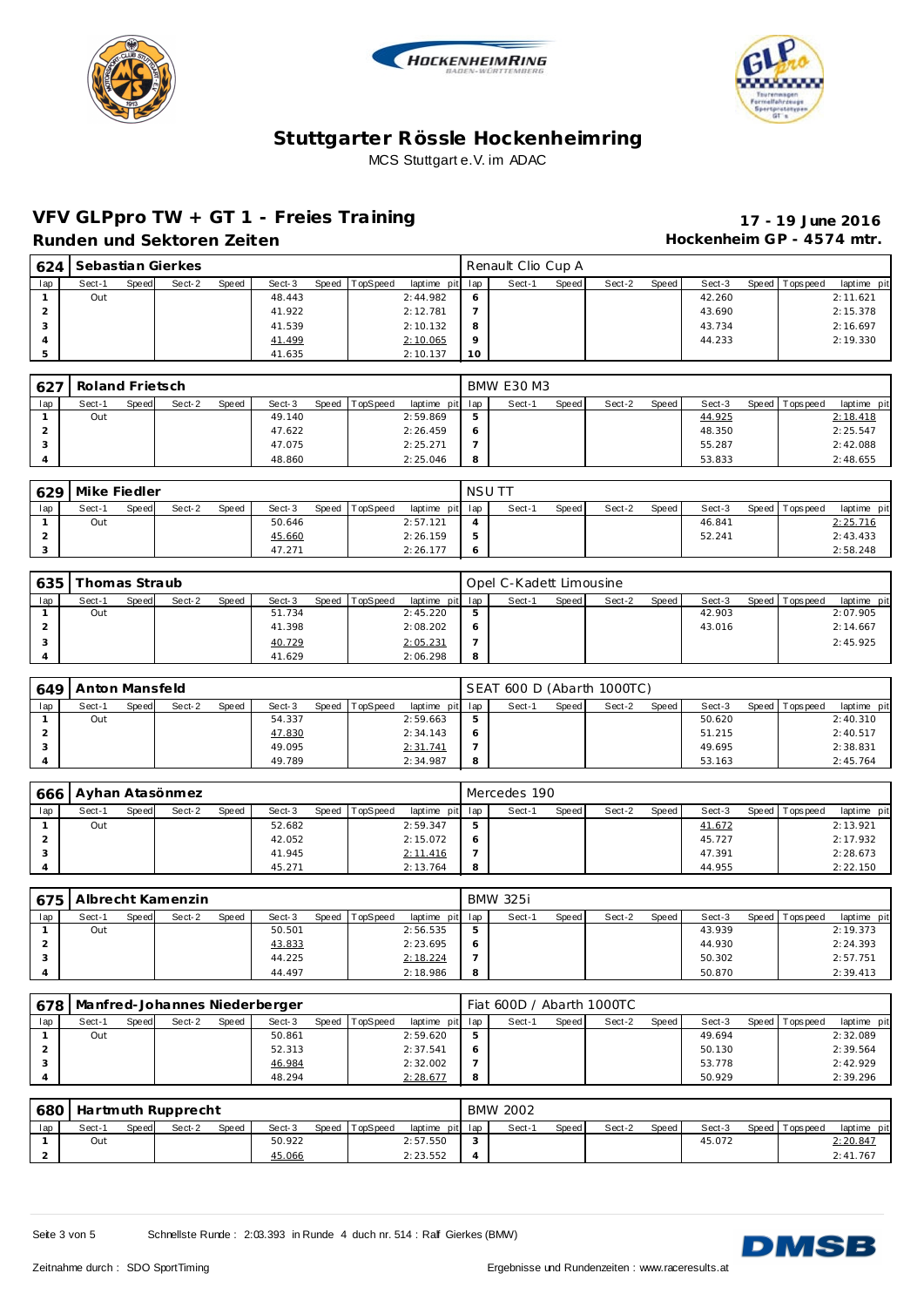





## **VFV GLPpro TW + GT 1 - Freies Training 17 - 19 June 2016**

Runden und Sektoren Zeiten **Munden und Sektoren Zeiten Hockenheim GP** - 4574 mtr.

|     | 699 Thomas Wandel |              |        |              |        |       |          |                 |   | Audi 200 Turbo |       |        |       |        |                 |              |
|-----|-------------------|--------------|--------|--------------|--------|-------|----------|-----------------|---|----------------|-------|--------|-------|--------|-----------------|--------------|
| lap | Sect-1            | <b>Speed</b> | Sect-2 | <b>Speed</b> | Sect-3 | Speed | TopSpeed | laptime pit lap |   | Sect-1         | Speed | Sect-2 | Speed | Sect-3 | Speed Tops peed | laptime pit  |
|     | Out               |              |        |              | 50.241 |       |          | 2:56.788        |   |                |       |        |       |        |                 | 2:52.577     |
|     |                   |              |        |              | 44.720 |       |          | 2:23.712        |   | Out            |       | In.    |       | ln.    |                 | $4:05.763$ P |
|     |                   |              |        |              | 46.462 |       |          | 2:25.557        | Ô |                |       |        |       |        |                 |              |

|     | 710 Frank Fiedler |       |        |       |        |                |                 |   | Alpine A110 |       |        |       |        |                 |              |
|-----|-------------------|-------|--------|-------|--------|----------------|-----------------|---|-------------|-------|--------|-------|--------|-----------------|--------------|
| lap | Sect-1            | Speed | Sect-2 | Speed | Sect-3 | Speed TopSpeed | laptime pit lap |   | Sect-1      | Speed | Sect-2 | Speed | Sect-3 | Speed Tops peed | laptime pit  |
|     | Out               |       |        |       | 51.706 |                | 2:59.383        | 5 |             |       |        |       |        |                 | 2:52.064     |
|     |                   |       |        |       | 45.248 |                | 2:25.668        | O | Out         |       | In     |       | 51.964 |                 | $3:08.663$ P |
|     |                   |       |        |       | 44.873 |                | 2: 21.513       | - |             |       |        |       |        |                 | 2:52.344     |
|     |                   |       |        |       | 46.497 |                | 2:24.172        | 8 |             |       |        |       |        |                 |              |

|     | 716 Michael Hölz |              |        |       |        |       |          |                 |   | TVR Vixen S2 |       |        |       |        |                 |             |
|-----|------------------|--------------|--------|-------|--------|-------|----------|-----------------|---|--------------|-------|--------|-------|--------|-----------------|-------------|
| lap | Sect-1           | <b>Speed</b> | Sect-2 | Speed | Sect-3 | Speed | TopSpeed | laptime pit lap |   | Sect-1       | Speed | Sect-2 | Speed | Sect-3 | Speed Tops peed | laptime pit |
|     | Out              |              |        |       | 51.074 |       |          | 2:46.920        | 5 |              |       |        |       | 53.403 |                 | 2:44.300    |
|     |                  |              |        |       | 50.201 |       |          | 2:31.947        | O |              |       |        |       | 55.593 |                 | 2:45.699    |
|     |                  |              |        |       | 50.074 |       |          | 2:34.347        |   |              |       |        |       | 54.811 |                 | 2:47.051    |
|     |                  |              |        |       | 50.783 |       |          | 2:33.603        | 8 |              |       |        |       | 53.897 |                 | 2:42.900    |

| 720 | Werner Pfisterer |       |        |       |        |       |          |                 |   | Alfa Romeo GT Junior |       |        |       |        |                 |             |
|-----|------------------|-------|--------|-------|--------|-------|----------|-----------------|---|----------------------|-------|--------|-------|--------|-----------------|-------------|
| lap | Sect-1           | Speed | Sect-2 | Speed | Sect-3 | Speed | TopSpeed | laptime pit lap |   | Sect-1               | Speed | Sect-2 | Speed | Sect-3 | Speed Tops peed | laptime pit |
|     | Out              |       |        |       | 53.668 |       |          | 3:01.977        |   |                      |       |        |       | 51.200 |                 | 2:45.136    |
|     |                  |       |        |       | 49.341 |       |          | 2:40.298        |   |                      |       |        |       | 53.730 |                 | 2:49.379    |
|     |                  |       |        |       | 49.898 |       |          | 2:40.573        |   |                      |       |        |       | 54.354 |                 | 2:49.725    |
|     |                  |       |        |       | 50.368 |       |          | 2:37.845        | 8 |                      |       |        |       | 55.742 |                 | 2:52.920    |

|     | 735 | Franz Straub |       |        |       |        |       |          |                 |         | DeTomaso Pantera GT4 |       |        |       |        |                 |             |
|-----|-----|--------------|-------|--------|-------|--------|-------|----------|-----------------|---------|----------------------|-------|--------|-------|--------|-----------------|-------------|
| lap |     | Sect-1       | Speed | Sect-2 | Speed | Sect-3 | Speed | TopSpeed | laptime pit lap |         | Sect-1               | Speed | Sect-2 | Speed | Sect-3 | Speed Tops peed | laptime pit |
|     |     | Out          |       |        |       | 51.898 |       |          | 2:46.595        | $\circ$ |                      |       |        |       | 43.681 |                 | 2:13.120    |
|     |     |              |       |        |       | 41.831 |       |          | 2:04.712        |         |                      |       |        |       | 46.585 |                 | 2:16.114    |
|     |     |              |       |        |       | 43.011 |       |          | 2:06.244        | 8       |                      |       |        |       | 47.946 |                 | 2:25.320    |
|     |     |              |       |        |       | 42.812 |       |          | 2:08.332        | $\circ$ |                      |       |        |       | 48.832 |                 | 2:23.833    |
|     |     |              |       |        |       | 43.758 |       |          | 2:07.902        | 10      |                      |       |        |       |        |                 |             |

| 740 | Michael Vaillant |       |        |       |        |                |                 |     | Porsche 944 Turbo |       |        |       |        |                 |             |
|-----|------------------|-------|--------|-------|--------|----------------|-----------------|-----|-------------------|-------|--------|-------|--------|-----------------|-------------|
| lap | Sect-1           | Speed | Sect-2 | Speed | Sect-3 | Speed TopSpeed | laptime pit lap |     | Sect-1            | Speed | Sect-2 | Speed | Sect-3 | Speed Tops peed | laptime pit |
|     | Out              |       |        |       | 50.385 |                | 3:00.659        | -5  |                   |       |        |       | 47.841 |                 | 2:28.979    |
|     |                  |       |        |       | 46.618 |                | 2:30.365        | -6  |                   |       |        |       | 48.078 |                 | 2:32.193    |
| - 0 |                  |       |        |       | 45.311 |                | 2:25.010        |     |                   |       |        |       | 50.559 |                 | 2:44.751    |
|     |                  |       |        |       | 46.136 |                | 2:24.420        | - 8 |                   |       |        |       | 51.051 |                 | 2:39.196    |

| 745 | Adriaan Deelen<br>Sect-2<br>Speed TopSpeed<br>Speed<br>Sect-3<br>Sect-1<br>Speed<br>51.757<br>Out |  |  |        |  |  |                 |             | Porsche 924 Turbo |       |        |       |        |                 |             |
|-----|---------------------------------------------------------------------------------------------------|--|--|--------|--|--|-----------------|-------------|-------------------|-------|--------|-------|--------|-----------------|-------------|
| lap |                                                                                                   |  |  |        |  |  | laptime pit lap |             | Sect-1            | Speed | Sect-2 | Speed | Sect-3 | Speed Tops peed | laptime pit |
|     |                                                                                                   |  |  |        |  |  | 3:00.551        | $\mathbf b$ |                   |       |        |       | 47.107 |                 | 2:26.127    |
|     |                                                                                                   |  |  | 44.396 |  |  | 2:27.316        | O           |                   |       |        |       | 53.239 |                 | 2:34.967    |
|     |                                                                                                   |  |  | 44.439 |  |  | 2:20.491        |             |                   |       |        |       | 48.627 |                 | 2:31.028    |
|     |                                                                                                   |  |  | 44.900 |  |  | 2:20.981        | 8           |                   |       |        |       | 47.982 |                 | 2:32.147    |

|     | 750 Oliver Neidull |       |        |              |        |       |          |                 |                | Porsche 911 Carrera 3.0 |       |        |       |        |                 |             |
|-----|--------------------|-------|--------|--------------|--------|-------|----------|-----------------|----------------|-------------------------|-------|--------|-------|--------|-----------------|-------------|
| lap | Sect-1             | Speed | Sect-2 | <b>Speed</b> | Sect-3 | Speed | TopSpeed | laptime pit lap |                | Sect-1                  | Speed | Sect-2 | Speed | Sect-3 | Speed Tops peed | laptime pit |
|     | Out                |       |        |              | 48.423 |       |          | 2:57.039        |                |                         |       |        |       |        |                 | 3:16.219    |
|     |                    |       |        |              | 41.740 |       |          | 2:13.543        | $\overline{ }$ |                         |       |        |       |        |                 |             |

| 785 | Oliver Thum |       |        |       |        |       |          |                 |         | Porsche 911 |       |        |       |        |                 |             |
|-----|-------------|-------|--------|-------|--------|-------|----------|-----------------|---------|-------------|-------|--------|-------|--------|-----------------|-------------|
| lap | Sect-1      | Speed | Sect-2 | Speed | Sect-3 | Speed | TopSpeed | laptime pit lap |         | Sect-1      | Speed | Sect-2 | Speed | Sect-3 | Speed Tops peed | laptime pit |
|     | Out         |       |        |       | 53.701 |       |          | 2:59.469        | 5       |             |       |        |       | 49.681 |                 | 2:30.343    |
|     |             |       |        |       | 50.761 |       |          | 2:27.835        | $\circ$ |             |       |        |       | 49.189 |                 | 2:32.537    |
|     |             |       |        |       | 45.634 |       |          | 2: 21.354       |         |             |       |        |       | 52.540 |                 | 2:44.450    |
|     |             |       |        |       | 46.621 |       |          | 2:21.722        | 8       |             |       |        |       | 50.216 |                 | 2:36.548    |

Seite 4 von 5 Schnellste Runde : 2:03.393 in Runde 4 duch nr. 514 : Ralf Gierkes (BMW)